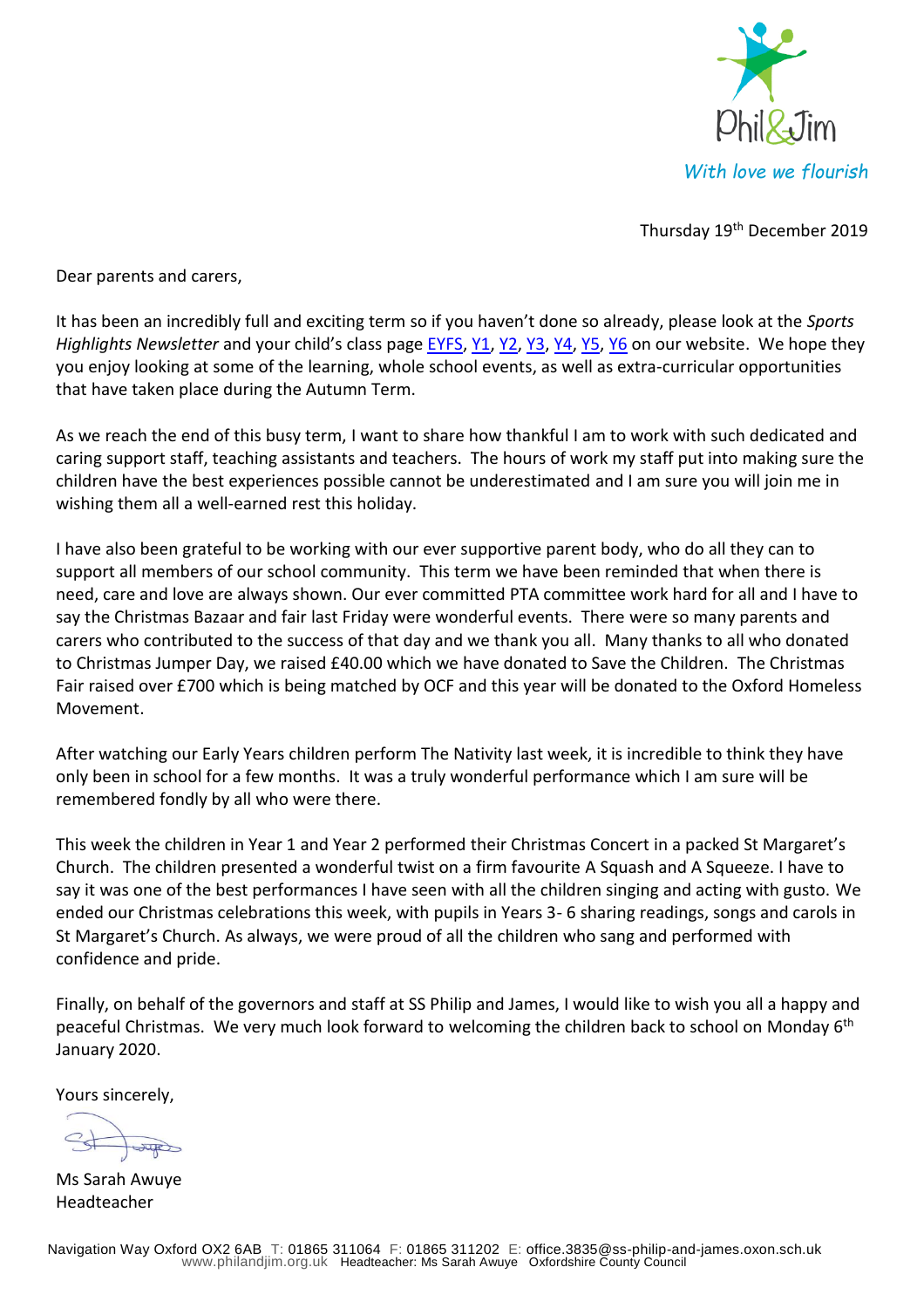

## **SIDEbySIDE Project**

Thank you to those parents who have volunteered to come and help make tiles for the SIDEbySIDE tile project with the children. We are so grateful for your support and have had our first batch of tiles biscuit fired, ready to paint. They look amazing! We still have a lot to do and our aim is to get as many tiles prepared next term as we can. We still need many more volunteers, so If you would be willing to lend a hand, even just for one morning or one afternoon, please let Mrs Ponsonby know.

## **Christmas Bazaar**

Thank you to everyone who helped with the Christmas Bazaar, whether you brought in donations or volunteered or shopped at the Christmas Bazaar last Friday, it was a huge success thanks to you! It is a day only made possible by the kind donations from you all and the hard work of the volunteers. The children seemed to really enjoy their time at the Bazaar - their delight at their shopping experience makes it a joy to be part of. We also raised over £500 for the PTA which is fantastic effort, so thank you all. *Best wishes, Delia (Isabel's mum 3SD)*

## **House points**

Well done to the following children who have received their BRONZE award for reaching 50 house points: **Eve, Lauren, Vivien, Cedrick, George, Naeil, Arnau, Jan, Hippolyte, Frankie, Luca, Dennis, Hagen, Oscar, Edward, Myles, Taimur, Karim, Elliot, Merry, Beatrix and Edward** 

| <b>Spring Term 2020</b>                 |                                                                |
|-----------------------------------------|----------------------------------------------------------------|
| <b>Dates for your diary</b>             |                                                                |
| <b>End of Autumn Term</b>               | Thursday 19 <sup>th</sup> December 1.30 pm                     |
| <b>Start of Spring Term</b>             | Monday 6 <sup>th</sup> January 2020                            |
|                                         |                                                                |
| <b>Parent's Evening</b>                 | Tuesday 14 <sup>th</sup> and Thursday 16 <sup>th</sup> January |
| Y5 and 6 Friendly Football match at OHS | Wednesday 29 <sup>th</sup> January                             |
|                                         |                                                                |
| <b>PTA Quiz</b>                         | Friday 7 <sup>th</sup> February 2020                           |
| Year 6 residential                      | 10 <sup>th</sup> -14 <sup>th</sup> February 2020               |
| <b>GOTB Y5/6 football tournament</b>    | Thursday 27 <sup>th</sup> February 2020                        |
| <b>GOTB Y3/4 football tournament</b>    | Wednesday 18 <sup>th</sup> March 2020                          |
| <b>Mother's Day Breakfast</b>           | Thursday 26 <sup>th</sup> March 2020                           |
| <b>Spring Half Term Holiday</b>         | Mon 17 <sup>th</sup> -Friday 21 <sup>st</sup> February 2020    |
|                                         |                                                                |
| <b>End of Spring Term</b>               | Thursday 2 <sup>nd</sup> April 2020                            |

**Community News**